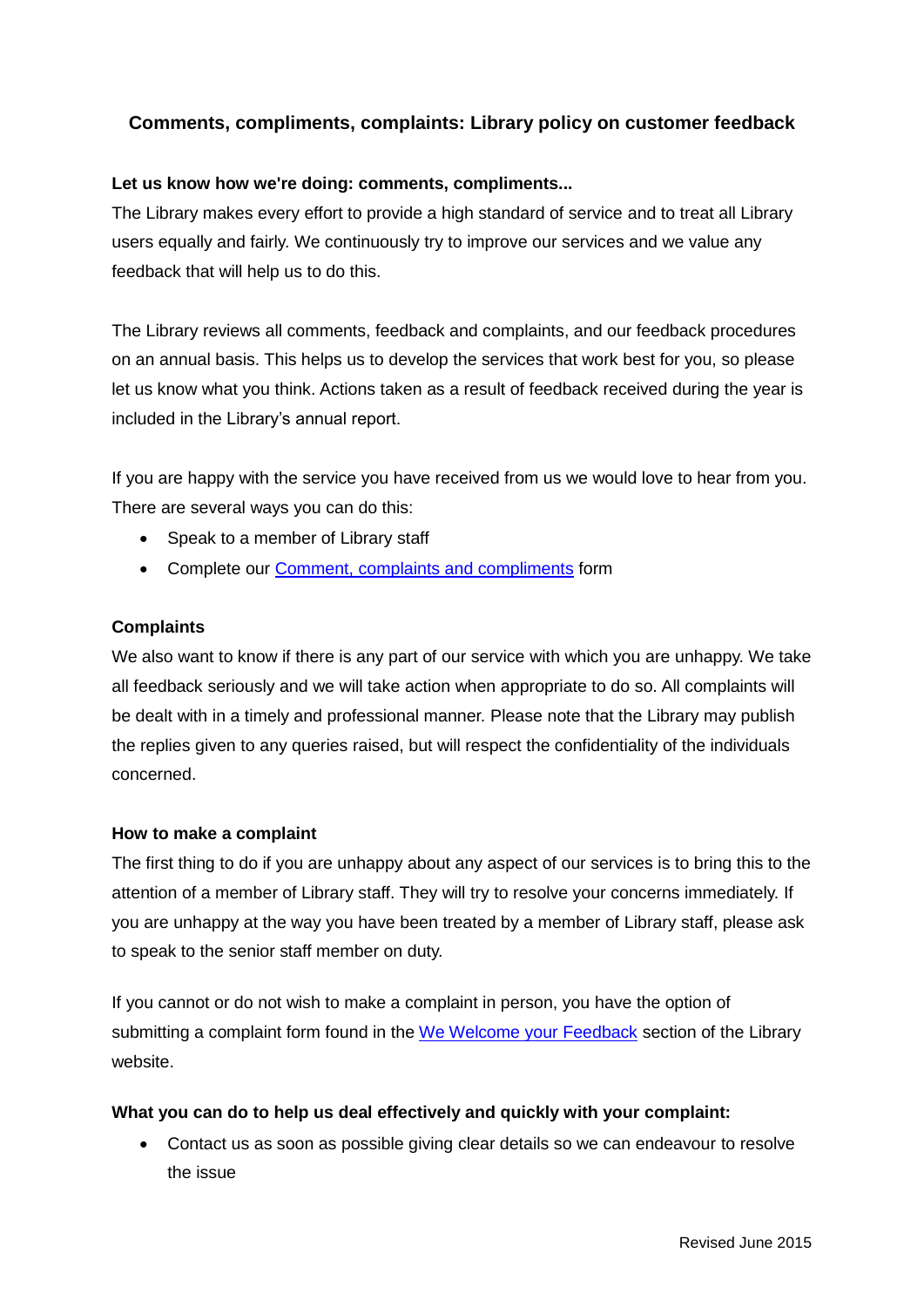- Follow our recommended routes of submitting a complaint: either by speaking to a member of Library staff, or by completing our [Comment, complaints and compliments](http://www.qub.ac.uk/directorates/InformationServices/TheLibrary/CustomerService/Doyouhaveacomplaint/) [form.](http://www.qub.ac.uk/directorates/InformationServices/TheLibrary/CustomerService/Doyouhaveacomplaint/)
- Specify clearly what aspect of the Library service about which you wish to make the complaint. Including the following details will help us to effectively and quickly investigate your complaint:
	- o The specific area, service or resource to which the complaint applies.
	- o Your name and contact details: this is essential as we will not investigate anonymous complaints.
	- o Outline the nature of your complaint as precisely as possible, this will help us to investigate further and hopefully to resolve the issue. Please include details such as the place and time the incident occurred.
	- o Please let us know if you have already reported the complaint, and if any action was taken previously.

Please note that we endeavour at all times to treat our Library users with respect, and we expect the same standards of behaviour from Library users.

### **What we promise to do to help resolve your complaint**

- Your complaint will be dealt with in a professional and confidential manner.
- Your complaint will be assigned quickly to an appropriate member of Library staff who will investigate the matter fully and communicate regularly with you until the issue has been resolved.

#### **How and when we will respond**

We will acknowledge any complaints received by email or post within one working day of receipt and an initial response will be sent within 3 working days. An outline of our complaints procedure and timelines can be viewed in Appendix 1. If, at this stage, you are not satisfied with how we have dealt with your complaint please contact:

Karen Latimer, AFBI Librarian AFBI Headquarters Newforge Lane Belfast, BT9 5PX 028 90255227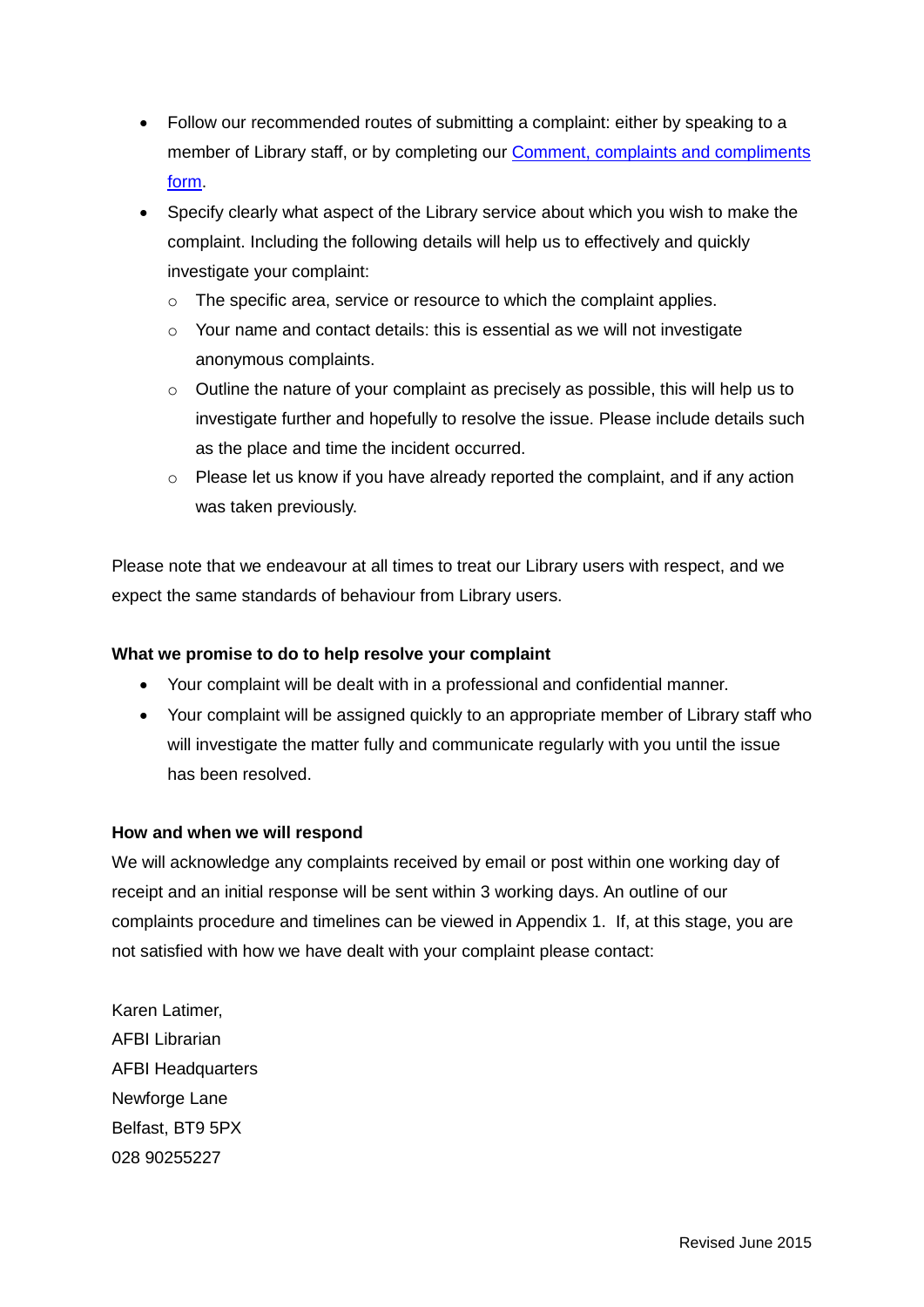# [k.latimer@qub.ac.uk](mailto:k.latimer@qub.ac.uk)

Complaints will receive an acknowledgement within one working day and an initial response within 3 working days.